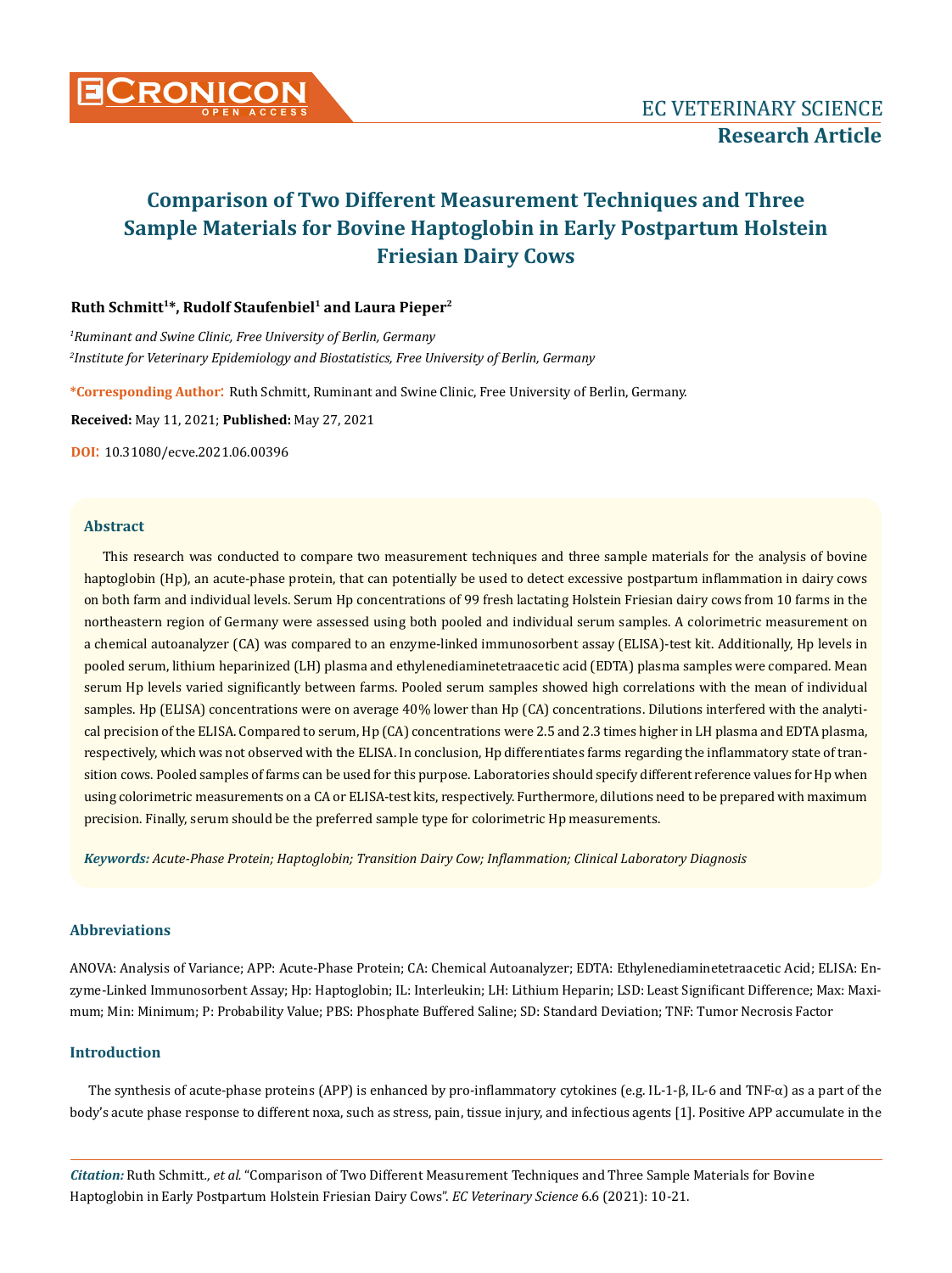blood and function in eliminating the respective noxa [2]. In the last decades, researchers have found that different positive APP vary in importance among different mammalian species [3]. In bovine pathology, one of the most important APP frequently used in clinical diagnostics is the hemoglobin scavenger protein haptoglobin (Hp) [4].

Hp is associated with different diseases such as mastitis [5,6], metritis [7,8], claw lesions [9,10], enzootic pneumonia [11,12] and others. However, clinically healthy animals exposed to stress e.g. due to transportation [13] or crowding in a foreign environment [14] also show increased serum concentrations of Hp. Some authors have reported increased Hp concentrations in apparently healthy multiparous dairy cows early after parturition compared to dry cows or cows in other lactation stages [15,16]. This phenomenon most likely results from different stressors present around calving, such as stress, pain, tissue lesions, bacterial contamination of the uterus and negative energy balance, which have been linked to increased Hp concentrations in apparently healthy primiparous cows [17,18]. Regardless of parity, the early postpartum blood Hp concentration does not necessarily represent a physiological reaction of the innate immune system to transition challenges, but might be used to detect excessive postpartum inflammation [19] in both individuals and groups of fresh lactating cows.

Disease events associated with excessive inflammatory processes during the periparturient period of dairy cows have a negative impact on milk yield, milk composition and reproductive performance in the following lactation, which further harms the economic efficiency of dairy farms [20,21]. Therefore, the early detection of cows at risk for excessive postpartum inflammation could facilitate appropriate monitoring and treatment of affected animals, thereby potentially minimizing economic loss for dairy farms over time. However, when it comes to the use of laboratory parameters in veterinary clinical diagnostics, both practitioners and researchers need to rely on recommendations for suitable measurement techniques and sample types. In the past decades, different measurement techniques for bovine Hp, such as colorimetric assays [22-24], enzyme-linked immunosorbent assays (ELISA) [25,26] and modern biosensor assays [27,28] have been developed and reveal different measurement results [29], which might confuse practitioners using APP as diagnostic markers. Furthermore, serum and some plasma variants have been found to differ in their APP concentration before [30], which is critical to interpreting measurement results. This study was conducted to 1) assess Hp concentrations in early postpartum dairy cows on different farms using both pooled and individual serum samples, 2) compare two common measurement techniques for the analysis of Hp and 3) compare Hp levels in serum, heparinized plasma and EDTA plasma.

### **Materials and Methods**

The experimental procedures reported herein were conducted with the approval of the Federal State Office of Occupational Safety, Consumer Protection and Health (animal care protocol number: 2347-A-3-1-2018).

### **Animals and farms**

A total of 100 Holstein Friesian dairy cows (22 primiparous, 78 multiparous) from 10 commercial dairy farms were included in this trial between March to April 2018. Farms were selected based on their herd size (≥ 1000 cows), geographic location (within the northeastern region of Germany), housing (free stall) and consistent recording of animal health, fertility and milking traits. Farm sizes ranged from a total number of 1074 to 2638 cows per farm, with an average of 1506 cows. The average annual milk yield ranged from 7432 to 11982 kg, with an average of 10351 kg. Sample size was calculated for a comparative study of different APP related to health parameters [31]. From each farm, 10 cows within 0 - 8 days p.p. were selected based on their current health state and recent calving history: Only cows that had experienced a light calving process (no stillbirth, twin birth or dystocia, no assistance at calving) and displayed no signs of disease immediately prior to sampling were enrolled in the study. This study excluded cows that could not stand or walk, had high fever (> 40°C), or a recent history of milk fever or retained fetal membranes according to the definitions by Kelton., *et al* [32]. At the time of sampling, cows were on average 4.08 days p.p. (ranging from 0 to 8 days, SD: 1.99), 3.62 years old (ranging from 2 to 9 years, SD: 1.27) and within their 2.39<sup>th</sup> lactation (ranging from  $1<sup>st</sup>$  to  $5<sup>th</sup>$  lactation, SD: 1.15).

*Citation:* Ruth Schmitt*., et al.* "Comparison of Two Different Measurement Techniques and Three Sample Materials for Bovine Haptoglobin in Early Postpartum Holstein Friesian Dairy Cows". *EC Veterinary Science* 6.6 (2021): 10-21.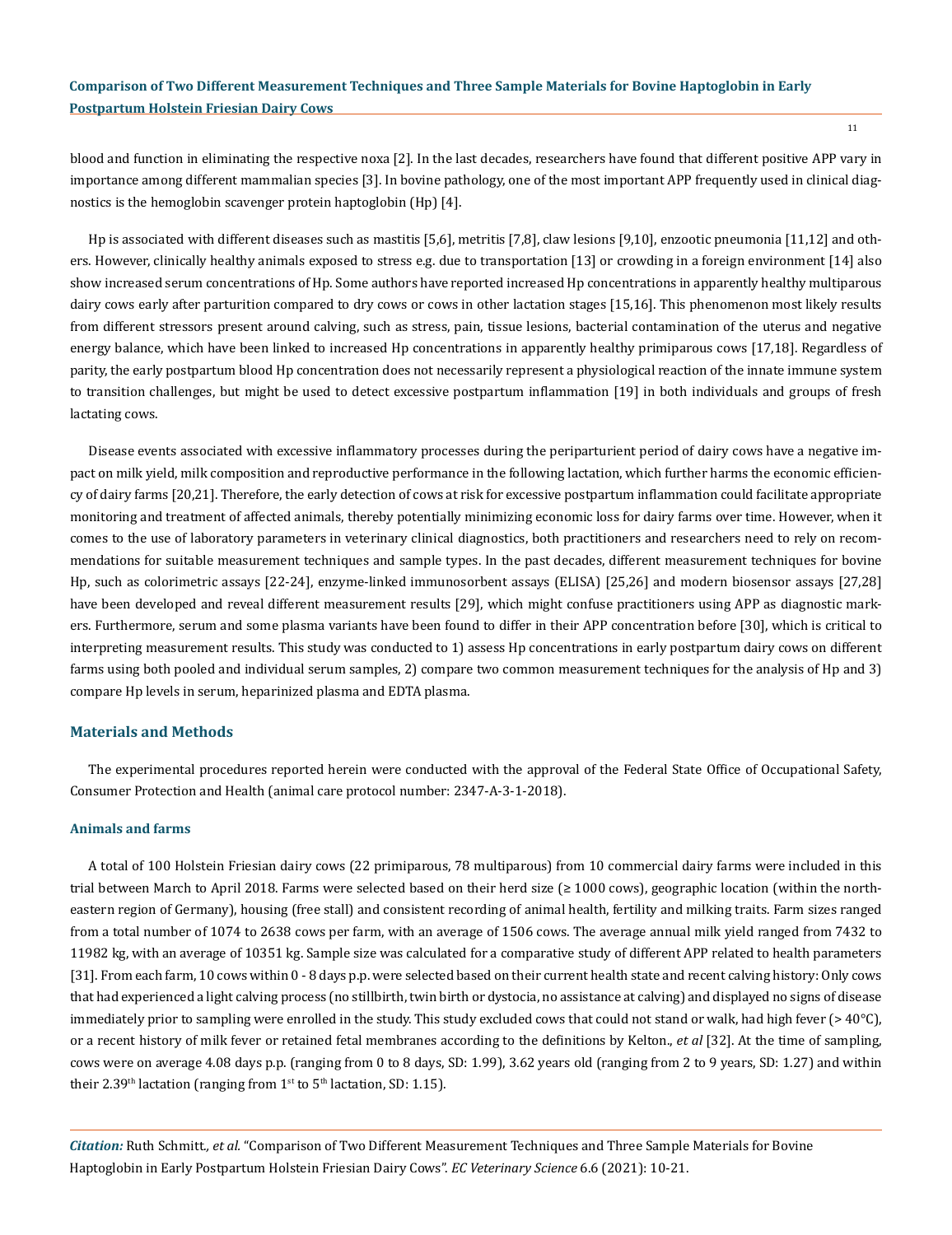### **Sampling**

From each cow, an experienced veterinarian collected three blood samples from the coccygeal vessel using an open blood collection system. The first was collected into a plain tube for separation of serum. The second and third were collected into vacutainer tubes containing ethylenediaminetetraacetic acid (EDTA) and lithium heparin (LH), respectively, for separation of plasma (tubes by SARSTEDT AG and Co. KG., Germany).

Blood samples were allowed to clot for approximately 2h. Plain and anticoagulant coated tubes were centrifuged for 10 minutes at 3500 g and 2800 g, respectively. Pooled samples were prepared for each farm and sample type. This process involved pipetting equal volumes (1 ml) of the 10 individual samples into a common pooling tube (10 ml). These pooled serums, LH and EDTA plasma samples as well as all individual serum samples were subsequently divided into aliquots and stored at -24°C until analysis. Additionally, one individual serum sample from each farm was randomly chosen for blinded double determination in the laboratory in order to assess the analytical precision of the respective measurement method. One sample was excluded from the study due to visible hemolysis, which reduced the total number of individual samples to 99 (total n = 139 (including 10 samples for double determinations and 30 pooled samples).

### **Laboratory haptoglobin measurements**

Serum concentrations of Hp were determined in individual serum samples using two different measurement techniques: a colorimetric measurement on a chemical autoanalyzer (hereinafter referred to as CA) (Cobas 8.000 C 701 Autoanalyzer, Roche Diagnostics, Switzerland) using "PHASE"™ Haptoglobin Assay Cat. No. TP-801 (Tridelta Development, Ireland) and a commercially available ELISAtest kit (BIO-X-Diagnostics S.A., Rochefort, Belgium). The colorimetric measurement, first described by Owen., *et al*. [22] is based on the peroxidase activity of hemoglobin, which normally is being inhibited by a low test-pH, but can be preserved by Hp, if present in the specimen. The extinction read at 600 - 630 nm is directly proportional to the amount of Hp in the sample. The CA has a lower detection limit of 0.005 g/l, whereas the detection range for the ELISA is  $0.05 - 0.36$  g/l. Samples that contained more than 0.36 g/l Hp were diluted using standardized PBS provided by the manufacturer and the ELISA measurement repeated thereafter. The mean intra and inter assay coefficient of variation, declared by the respective laboratory, were 1.2% and 5.3% respectively for the CA and 2.9% and 16.2% respectively for the ELISA.

A blinded double determination was performed from one randomly selected individual serum sample of each farm in order to determine the analytical precision.

Besides the individual serum samples, pooled samples of serum, LH plasma and EDTA plasma from each farm were analyzed for Hp using both measurement methods.

### **Statistical analysis**

All data were analyzed using IBM SPSS Statistics version 26 for Windows (IBM Corp., Armonk, New York). Data are presented as mean ± standard deviation of the mean (SD), unless otherwise indicated.

Descriptive statistics were performed aiming at simply ranking farms depending on Hp concentrations in pooled and individual samples, and at assessing Hp levels obtained from different measurement methods and sample materials. A one-way analysis of variance (ANOVA) with post-hoc-testing (LSD) was performed to test for significant differences in Hp concentrations between farms. Pearson's correlation coefficient and Wilcoxon's test were used to examine the relationship between Hp concentrations in pooled and individual serum samples and between the two measurement methods. Bland-Altman-Plots [33] were created to further assess and explain differences in Hp concentrations found by the CA and the ELISA-test kit, respectively. Differences between the three sample materials were examined

*Citation:* Ruth Schmitt*., et al.* "Comparison of Two Different Measurement Techniques and Three Sample Materials for Bovine Haptoglobin in Early Postpartum Holstein Friesian Dairy Cows". *EC Veterinary Science* 6.6 (2021): 10-21.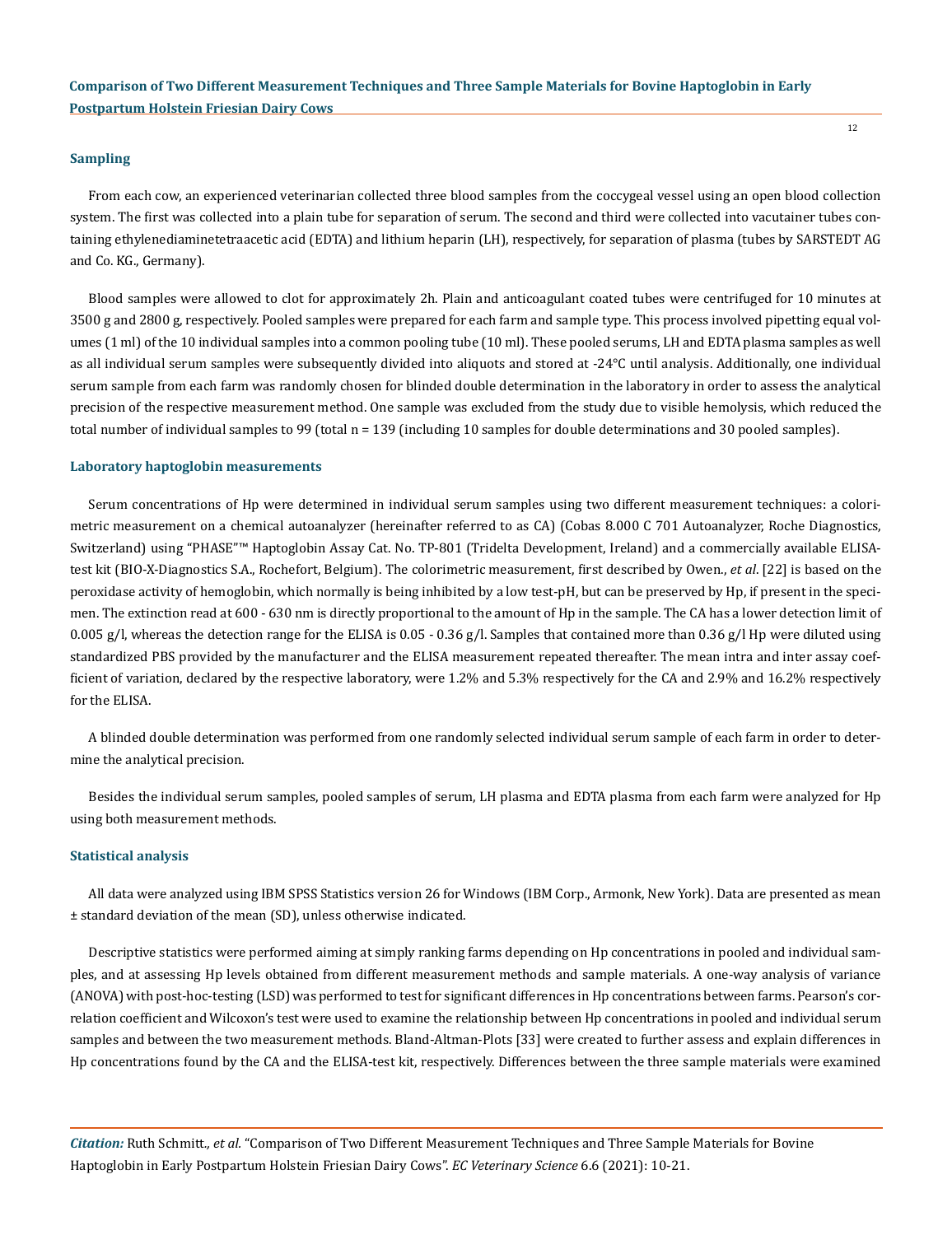using Friedman's test and their relationships were assessed using Pearson's correlation coefficient and univariable linear regression analysis suppressing an intercept. Differences and correlations were considered significant if P < 0.05.

### **Results**

### **Descriptive statistics**

The mean serum Hp concentration of all farms found in individual serum samples analyzed with the CA was  $0.68 \pm 0.43$  g/l. The ELISAtest kit revealed a mean individual serum Hp concentration of  $0.41 \pm 0.36$  g/l. In pooled samples, the mean Hp (CA) concentration was  $0.74 \pm 0.25$  g/l and the mean Hp (ELISA) concentration was  $0.47 \pm 0.24$  g/l (Table 1).

Serum Hp concentrations determined with both the CA and the ELISA test kit revealed significant differences among farms ( $P = 0.004$ ) [31].

### **Correlation among pooled and individual samples**

Hp (CA) and Hp (ELISA) concentrations measured in pooled serum samples of each farm showed highly significant correlations (P < 0.001) with the arithmetic mean of the individual serum samples (Table 1) [31].

#### **Comparison between chemical autoanalyzer and ELISA**

Hp concentrations determined by the ELISA-test kit in individual serum samples were on average 40% lower than those determined by the CA (Table 1) but the results were still closely related ( $r = 0.855$ ,  $P < 0.001$ ; Figure 1). Blinded double determinations (duplicate samples) revealed more precise results of the CA compared with the ELISA-test kits (Figure 2a and 2b; intra assay CV (CA): 1.75%, intra assay CV (ELISA): 9.26%, calculated from n = 10 duplicate samples with the root mean square method [34]). Comparing the results of non-diluted and diluted samples it becomes obvious that the process of dilution impairs the analytical precision of the ELISA: In nondiluted samples (Figure 3a) the mean of the difference is 0.22 g/l, the 95% confidence interval ranges from  $0.03 - 0.41$  g/l and does not include the zero line. In diluted samples (Figure 3b) the 95% confidence interval is much larger, ranging from -0.24 to 0.94 g/l and it does include the zero line.



*Figure 1: Scatterplot illustrating the association between Hp concentrations in serum of n = 99 Holstein Friesian dairy cows within 0 - 8 days p. p. determined by an enzyme-linked immunosorbent assay (ELISA)-test kit and a chemical autoanalyzer (CA), respectively.*

*Citation:* Ruth Schmitt*., et al.* "Comparison of Two Different Measurement Techniques and Three Sample Materials for Bovine Haptoglobin in Early Postpartum Holstein Friesian Dairy Cows". *EC Veterinary Science* 6.6 (2021): 10-21.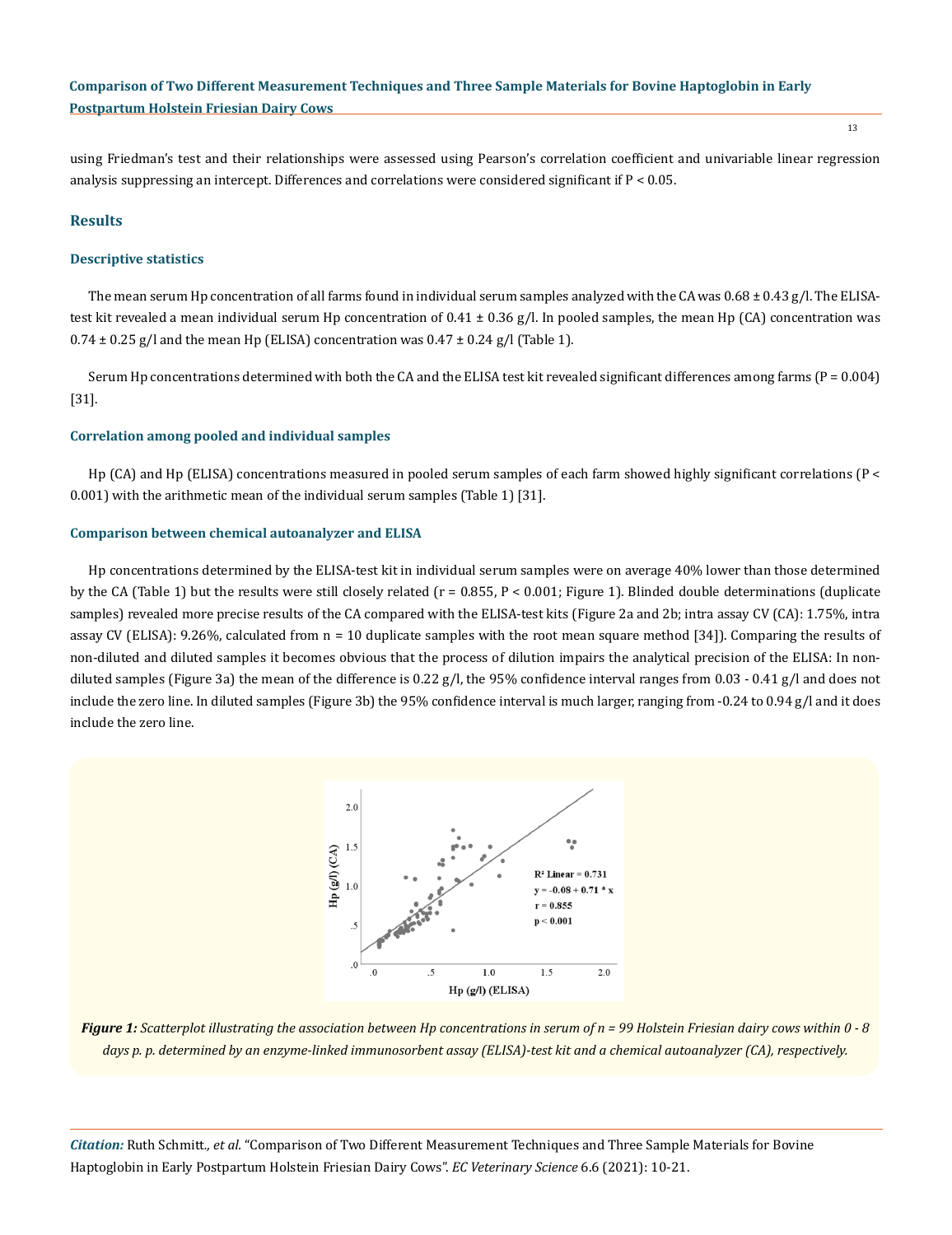14

| <b>Farm</b>              | $\mathbf n$ | Hp[g/l]                         |                  |                                |                  |
|--------------------------|-------------|---------------------------------|------------------|--------------------------------|------------------|
|                          |             | CA                              |                  | <b>ELISA</b>                   |                  |
|                          |             | <b>IS</b>                       | <b>PS</b>        | <b>IS</b>                      | <b>PS</b>        |
| $\mathbf{1}$             | 10          | $0.53(0.27)$ <sup>ab</sup>      | 0.51             | $0.31(0.24)$ <sup>ab</sup>     | 0.42             |
| $\overline{2}$           | 10          | $0.38(0.12)^{a}$                | 0.36             | $0.21(0.15)^{a}$               | 0.17             |
| 3                        | 9           | $0.57(0.43)$ abc                | 0.57             | $0.24(0.22)^{a}$               | 0.33             |
| $\overline{4}$           | 10          | $0.63(0.29)$ abc                | 0.74             | $0.34(0.16)$ <sup>ab</sup>     | 0.28             |
| 5                        | 10          | $0.80(0.51)^{bcd}$              | 0.90             | $0.38(0.24)$ abc               | 0.55             |
| 6                        | 10          | $0.99(0.47)$ <sup>d</sup>       | 1.10             | $0.54$ $(0.22)$ <sup>bc</sup>  | 0.55             |
| 7                        | 10          | $0.44(0.39)^{a}$                | 0.45             | $0.18(0.24)$ <sup>a</sup>      | 0.19             |
| 8                        | 10          | $0.72$ $(0.39)$ <sup>abcd</sup> | 0.76             | $0.44$ $(0.27)$ <sup>abc</sup> | 0.54             |
| 9                        | 10          | $0.91(0.49)$ <sup>cd</sup>      | 1.06             | $0.82~(0.60)^d$                | 0.99             |
| 10                       | 10          | $0.86(0.49)$ <sup>cd</sup>      | 0.95             | $0.61(0.49)$ <sup>cd</sup>     | 0.72             |
| $\bar{x}$                |             | $0.68(0.43)^{A}$                | $0.74(0.25)^{A}$ | $0.41(0.36)^{B}$               | $0.47(0.24)^{B}$ |
| $r_p(\bar{x}$ (IS) - PS) | 10          | 0.99                            |                  | 0.96                           |                  |
| $P_n(\bar{x}$ (IS) - PS) |             | ${}< 0.001$                     |                  | ${}< 0.001$                    |                  |

*Table 1: Haptoglobin (Hp) concentrations determined in n = 99 individual (IS) and n = 10 pooled (PS) serum samples of dairy cows within 0 - 8 d p.p. from 10 farms using two measurement methods (CA = Chemical Autoanalyzer, ELISA = Enzyme-Linked Immunosorbent Assay). Data presented as*  $\bar{x}$  (SD). ( $\bar{x}$  = *mean, SD* = *standard deviation of the mean*)

*rp= Pearson's correlation coefficient, Pp = Probability value of Pearson's correlation*

*a,b,c,d: Means of different superscript letters within a column differ significantly (ANOVA, post-hoc-test: LSD; P < 0.05).*

*A,B: Means of different uppercase superscript letters within a row differ significantly (Wilcoxon-test; P < 0.05).*



*Figure 2: Scatterplots showing the association between duplicate analyses of Hp using either a colorimetric measurement method on a chemical autoanalyzer (CA) (a) or a commercial enzyme-linked immunosorbent-assay (ELISA) (b), respectively. (n = 10 individual samples of dairy cows within 0 - 8 days p.p. from 10 farms). Intra assay CV: a: 1.75, b: 9.26 (calculated from n = 10 samples with the root mean square square method [34]).*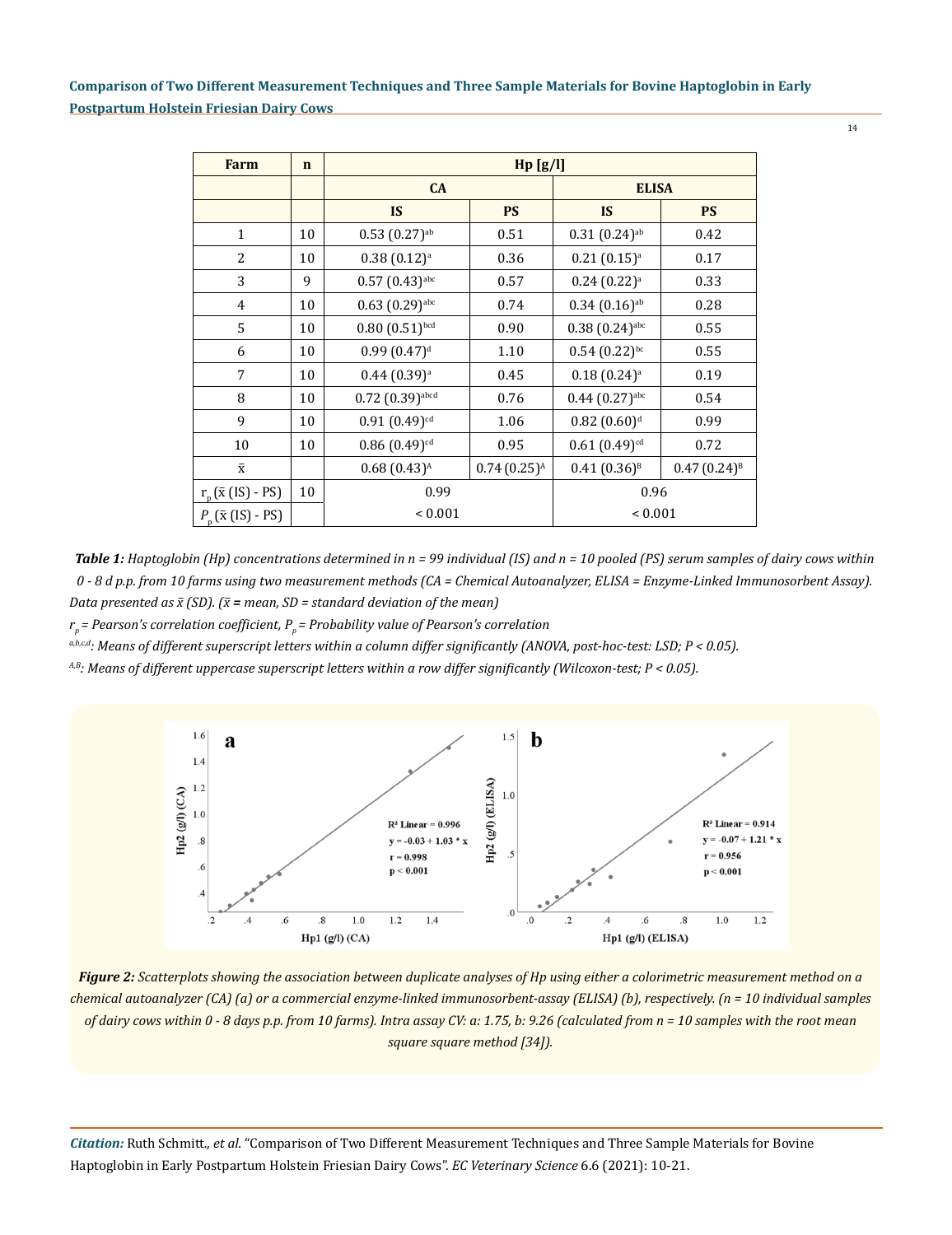

*Figure 3: Bland-Altman-Plots in our submitted manuscript illustrating the differences between the chemical autoanalyzer (CA) and the enzyme-linked immunosorbent assay (ELISA) including only those specimens measurable by ELISA without previous dilution (a), and including all specimens containing high amounts of Hp that needed to be diluted before measurement by the ELISA (b), respectively. --- = upper and lower limit of 95 % confidence interval, — = mean of difference (n = 99 individual serum samples of dairy cows within 0 - 8 days p.p. from 10 different farms.*

### **Hp measurements in different sample materials**

Table 2 shows the concentrations of Hp (CA), and Hp (ELISA) measured in serum, EDTA plasma and LH plasma (pooled samples of each farm). The ELISA-test kit did not reveal any significant differences among the three sample materials tested. The Hp concentrations determined with the ELISA-test kit were significantly lower compared to those determined with the CA in all three sample materials (P < 0.05). The colorimetric method showed significant differences between values obtained from serum and plasma samples: Hp concentrations measured in EDTA and LH plasma were 2.3 and 2.5 times higher (P < 0.001) than those measured in serum, respectively.

|               | $\mathbf n$ |           | Hp(GA)[g/I]        | Hp (ELISA) [g/l]     |
|---------------|-------------|-----------|--------------------|----------------------|
| Serum         | 10          | $\bar{x}$ | 0.74aA             | $0.47^{aB}$          |
|               |             | SD        | 0.26               | 0.25                 |
|               |             | Min       | 0.36               | 0.17                 |
|               |             | Max       | 1.10               | 0.99                 |
| EDTA plasma   | 10          | $\bar{x}$ | 1.72 <sup>bA</sup> | $0.39$ <sub>aB</sub> |
|               |             | SD        | 0.63               | 0.21                 |
|               |             | Min       | 0.66               | 0.05                 |
|               |             | Max       | 2.53               | 0.70                 |
| LH plasma     | 10          | $\bar{x}$ | $1.85^{bA}$        | $0.43^{aB}$          |
|               |             | SD        | 0.59               | 0.08                 |
|               |             | Min       | 0.81               | 0.12                 |
|               |             | Max       | 2.63               | 0.71                 |
| Friedman-test |             | P         | ${}_{0.001}$       | 0.789                |

*Table 2: Haptoglobin (Hp) concentrations determined in pooled serum (n = 10), lithium heparinized (LH) plasma (n = 10) and ethylenediaminetetraacetic acid (EDTA) plasma (n = 10) samples of n = 99 dairy cows within 0 - 8d p.p. from 10 farms using a colorimetric measurement method on a chemical autoanalyzer (CA).*

 $\bar{x}$  = mean, SD = standard deviation of the mean, min = minimum, max = maximum.

*P = Probability value of Friedman-test testing differences between sample types.* 

*a,b,c: Means of different lowercase superscript letters within a column differ significantly (Friedman-test; P < 0.05).*

*A,B: Means of different uppercase superscript letters within a row differ significantly (Wilcoxon-test; P < 0.05).*

*Citation:* Ruth Schmitt*., et al.* "Comparison of Two Different Measurement Techniques and Three Sample Materials for Bovine Haptoglobin in Early Postpartum Holstein Friesian Dairy Cows". *EC Veterinary Science* 6.6 (2021): 10-21.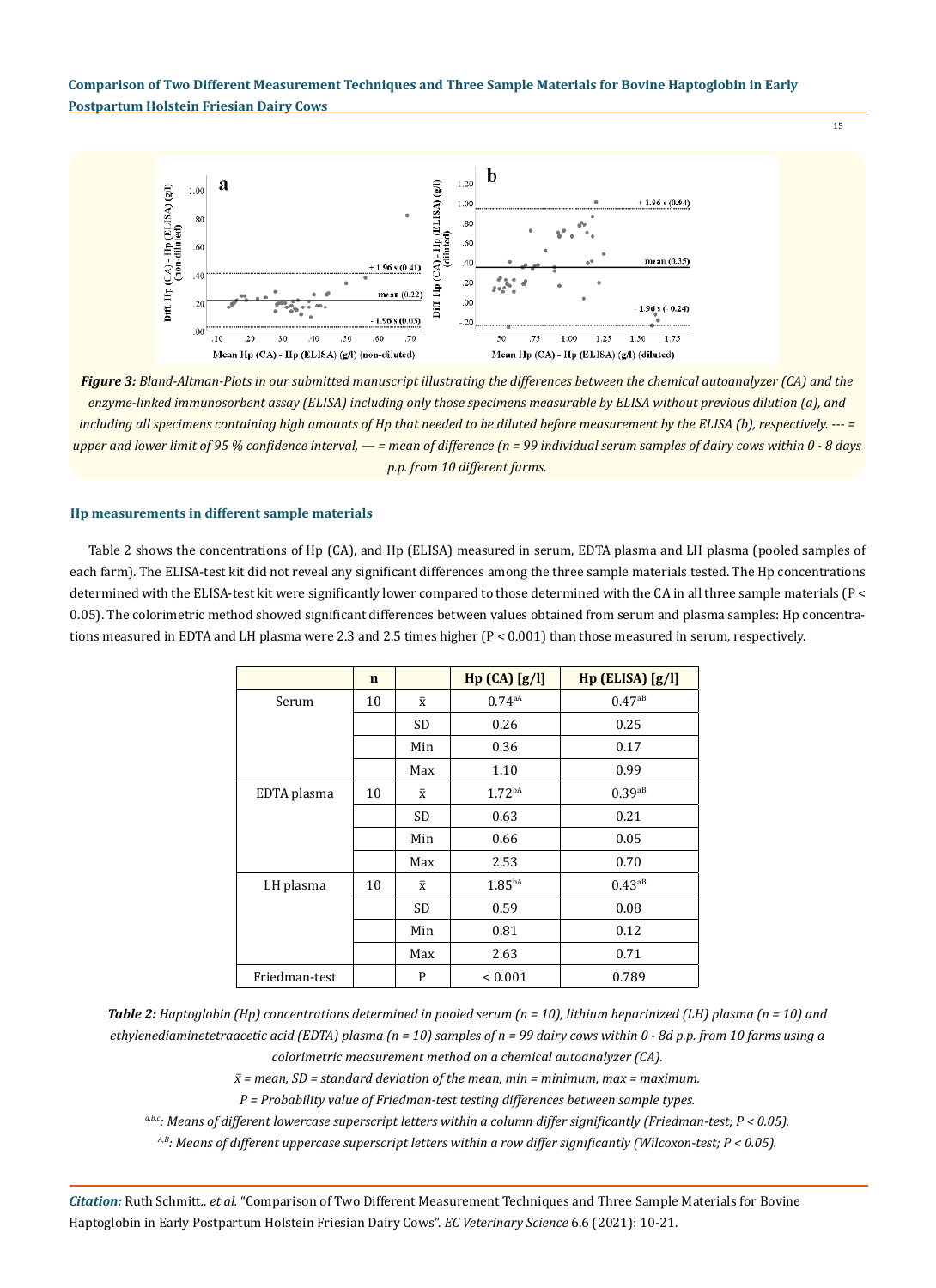16

Table 3 and 4 show the results of the univariable linear regression analysis for Hp concentrations obtained using the two methods and three different sample materials. Close relationships were found between the Hp concentrations determined in different sample types both within and between the two methods (Pearson's correlation coefficient r ≥ 0.795, P < 0.001). The unstandardized regression coefficient B for serum Hp represents a directly calculable difference in the measurement range of the two methods (serum Hp (CA) concentration vs. serum Hp (ELISA) concentration:  $B = 1.42$ , meaning that values obtained with the CA are 1.42 times higher than those obtained with the ELISA-test kit). Hp (CA) concentrations in EDTA and LH plasma are 3.3 and 3.5 times higher compared to serum (ELISA), respectively. When using the ELISA-test kit, EDTA and LH plasma Hp concentrations were lower than serum Hp concentrations  $(B = 0.88$ and  $B = 0.86$ , respectively), but this difference was not significant ( $P = 0.789$ ; Table 2).

|              | <b>Serum (ELISA)</b> |           |       |              |
|--------------|----------------------|-----------|-------|--------------|
|              | B                    | <b>SE</b> |       |              |
| LH (ELISA)   | 0.86                 | 0.057     | 0.908 | ${}_{0.001}$ |
| EDTA (ELISA) | 0.88                 | 0.084     | 0.840 | ${}_{0.001}$ |
| Serum (CA)   | 1.42                 | 0.129     | 0.828 | ${}_{0.001}$ |
| LH (CA)      | 3.53                 | 0.313     | 0.862 | ${}_{0.001}$ |
| EDTA (CA)    | 3.29                 | 0.318     | 0.795 | ${}_{0.001}$ |

*Table 3: Results of a simple linear regression analysis assessing the relationships between haptoglobin (Hp) concentrations measured in serum with a commercial enzyme-linked immunosorbent assay (ELISA)-test kit (x) and Hp concentrations determined in other sample materials (LH = Lithium Heparinized Plasma, EDTA = Ethylenediaminetetraacetic Acid Plasma) using either the ELISA or a colorimetric method on a chemical autoanalyzer (CA), respectively (y). n = 10 pooled serum samples of dairy cows within 0-8 days p.p. from 10 farms. Simple linear regression analysis: y = B \* x; B = Unstandardized Regression Coefficient, SE= Standard Error of B* r<sub>p</sub> = Pearson's Correlation Coefficient, P<sub>p</sub> = Probability Value of Pearson's Correlation.

|               | Serum (CA) |           |        |                |
|---------------|------------|-----------|--------|----------------|
|               | B          | <b>SE</b> | r<br>n | р              |
| Serum (ELISA) | 0.66       | 0.060.    | 0.828  | ${}_{< 0.001}$ |
| LH (ELISA)    | 0.59       | 0.031     | 0.923  | ${}_{0.001}$   |
| EDTA (ELISA)  | 0.60.      | 0.033     | 0.911  | ${}_{0.001}$   |
| LH (CA)       | 2.48       | 0.058     | 0.979  | ${}_{0.001}$   |
| EDTA (CA)     | 2.33       | 0.072     | 0.959  | ${}_{0.001}$   |

*Table 4: Results of a simple linear regression analysis assessing the relationships between haptoglobin (Hp) concentrations measured in serum with a colorimetric method on a chemical autoanalyzer (CA) (x) and Hp concentrations determined in other sample materials (LH = Lithium Heparinized Plasma, EDTA = Ethylenediaminetetraacetic Acid Plasma) using either the CA or a commercial enzyme-linked immunosorbent assay (ELISA)-test kit, respectively (y). n = 10 pooled serum samples of dairy cows within 0-8 days p.p. from 10 farms. Simple linear regression analysis: y = B \* x; B = Unstandardized Regression Coefficient, SE = Standard Error of B, rp = Pearson's Correlation Coefficient, Pp = Probability Value of Pearson's Correlation.*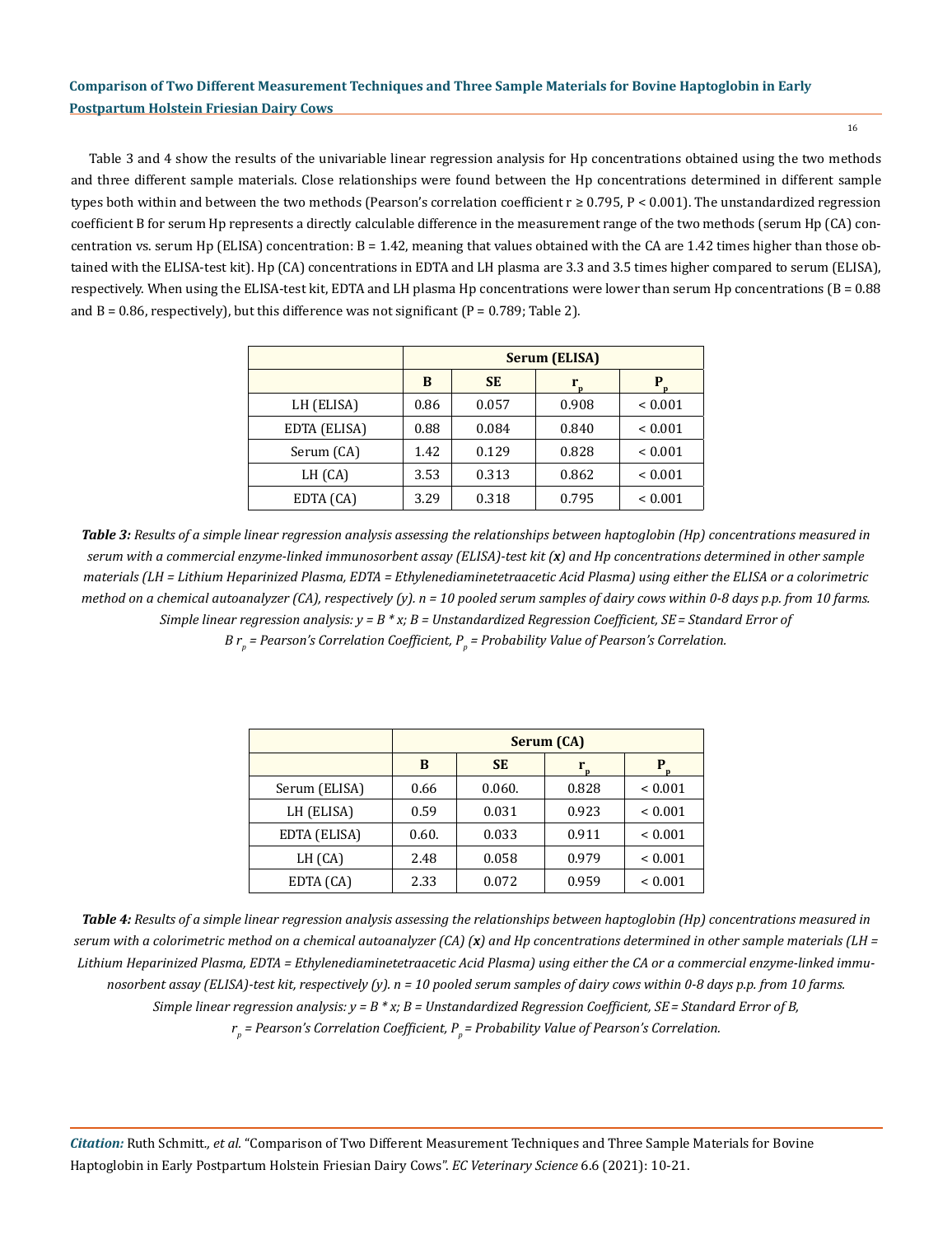### **Discussion**

### **Correlation among pooled and individual samples**

In general, pooled samples of each farm showed high correlations with the individual samples (Table 1) [31], underlining their suitability for herd-level analyses of inflammation in transition dairy cows [35]. However, the correlation coefficient for the association between individual and pooled serum samples analyzed with the ELISA-test kit is slightly lower, than the one for the CA. A likely explanation could be the fact that predilutions interfered with the analytical precision of the ELISA-test kit (Figure 3a and 3b).

17

### **Comparison between chemical autoanalyzer and ELISA**

The fact that the colorimetric method for serum Hp determination revealed about on average 40% higher values compared to the ELISA coincides with Cooke and Arthington's findings [29]. In their study, an APR was triggered in nine mixed-breed steers by vaccination against *Mannheimia haemolytica*. The colorimetric method based on peroxidase activity revealed on average 56% higher Hp concentrations when compared to an ELISA, however, the results from both methods were positively and closely correlated  $(r = 0.97, P < 0.01)$  as in the present study (r = 0.855, P < 0.001). Thus, both methods are suitable for the measurement of Hp concentrations and hence for the diagnosis of inflammatory reactions in cattle, but different reference values should be declared by laboratories and taken into consideration by the practitioner.

ELISA measurements in the present study resulted in less precise values when necessary dilutions were performed due to high concentration of Hp in a specimen (Figure 3a and 3b). These findings underline the importance of accurate and corrected dilutions to obtain reliable results.

### **APP measurements in different sample materials**

The concentrations of Hp determined with the CA were higher in both plasma variants compared to serum (Table 2-4). The results from the ELISA test kit did not correspond to these findings, as there was no significant difference between the three sample types (Table 2). Thus, we presume, that the sample type somehow influences the colorimetric measurement method based on the peroxidase activity of Hp-bound hemoglobin. Hussein., *et al*. [30] found higher values in plasma compared to serum analyzing the APP ceruloplasmin with a colorimetric assay, however, the reason for this phenomenon remained unclear. Other authors have reported higher values of different chemical analytes in heparinized plasma compared to serum before [36-38], but to our knowledge, this has not yet been assessed for bovine Hp.

Cooke and Arthington [29] used heparinized plasma and compared a colorimetric method and an ELISA test kit for Hp analysis in their aforementioned study. The difference between the two methods was even more pronounced (on average 56% higher values obtained by the CA compared to the ELISA) than in our study (on average 40% higher values). This seems to coincide with our finding that higher Hp concentrations are determined in LH plasma compared to serum when using a colorimetric measurement method. Double determinations showed that the colorimetric measurement is repeatable and precise, hence, internal errors of the method can be neglected. A possible explanation for the discrepancies between the sample materials might be related to the coagulation process in serum tubes, which is inhibited by EDTA and LH. Thus, remaining plasma components in EDTA and LH coated tubes might influence peroxidase activity measured by the analyzer. A similar effect has been found in milk samples containing lactoperoxidase [39], however, it is not clear which substance would have similar effects in plasma. Another probable reason for the differences between serum and plasma could be an interference of the respective anticoagulant itself with the colorimetric measurement technique. Pure heparin has been described to enhance peroxidase-like activity of gold nanoclusters in another study [40], however, this interaction is very specific and it is not clear how LH would possibly interfere with the peroxidase activity detected by the colorimetric Hp assay used in this study. Additionally, the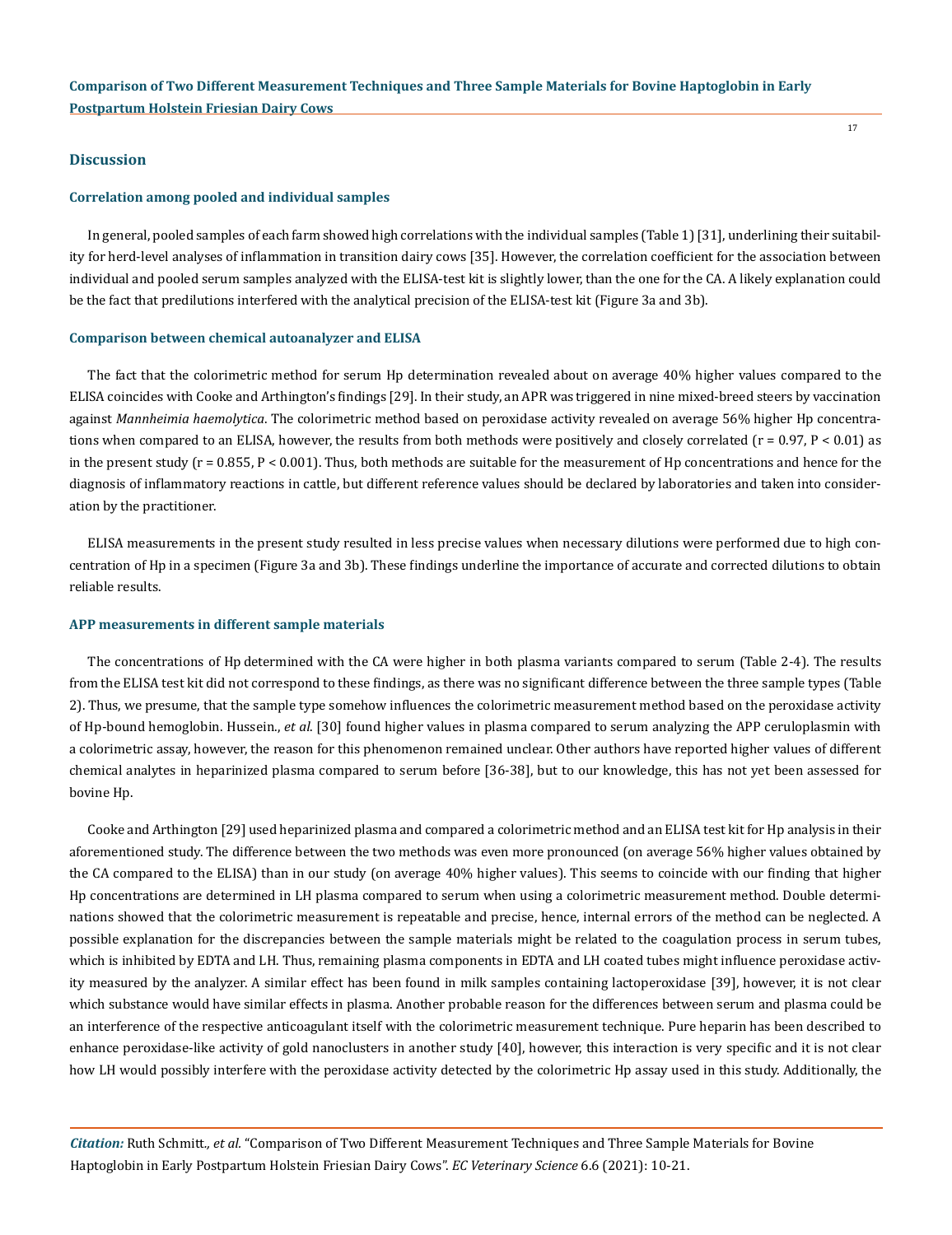close linear relationships between the values obtained using both plasma variants and serum reported in this study (Table 3 and 4) lead to the conclusion, that the anticoagulant itself cannot be the cause of the differences, since LH and EDTA would most likely react differently. In fact, we conducted a small companion trial to the present study (data not shown). Hp concentration was measured in both serum and plasma samples previously mixed with EDTA and LH, respectively, using the colorimetric method on the CA. Aqua dest. was used as a control and Hp concentration from all aqua dest. tubes remained below the detection limit of the assay. As in the present study, Hp concentrations measured in both plasma variants were higher compared to serum. Overall, no influence of the anticoagulants was observed.

Hence, the cause of the high Hp values found in plasma samples compared to serum when using the CA might be a certain plasma component expressing peroxidase activity. Further research is needed to find an explanation for this phenomenon.

### **Conclusion**

Serum Hp concentration differentiates dairy farms regarding the inflammatory state of transition cows. Future studies should examine the association of Hp in early postpartum dairy cows to the farm's economic and animal health traits. Practitioners could use pooled samples for status analyses of farms regarding inflammatory processes in fresh lactating dairy cows, but further research is needed to establish reference values for this purpose. For the laboratory analysis of bovine Hp, different suitable methods are being provided by commercial laboratories, however, the practitioner should pay attention to the specific sample requirements of the methods. If necessary, pre-analytic dilutions of the specimens should be prepared with a high level of precision and thoroughness in order to provide reliable results. It can further be concluded that colorimetric methods depending on peroxidase activity should be performed using serum or otherwise interpreted carefully. Specific reference values individually established by each laboratory are essential to avoid misinterpretation in case plasma is being used.

#### **Acknowledgements**

The authors thank Ms. Baeumer from the medical laboratory of the Ruminant and Swine Clinic in Berlin as well as Dr. C. Weber, Ms. J. Wienekamp, Ms. E. Knoop and Ms. C. Wackwitz for their tremendous support with the laboratory analyses. We also would like to thank the owners and managers of the dairy farms who kindly agreed to participate in this study.

### **Funding**

This study was financially supported by MSD Animal Health.

### **Conflicts of Interest**

None of the authors has any financial or personal relationships that could inappropriately influence or bias the content of this paper.

### **Bibliography**

- 1. [Baumann H and J Gauldie. "The Acute Phase Response".](https://pubmed.ncbi.nlm.nih.gov/7583160/) *Immunology Today* 15 (1994): 74-80.
- 2. Cray C. "Acute Phase Proteins in Animals". *[Progress in Molecular Biology and Translational Science](https://www.sciencedirect.com/science/article/pii/B9780123945969000056)* 105 (2012): 113-150.
- 3. [Eckersall PD and R Bell. "Acute Phase Proteins: Biomarkers of Infection and Inflammation in Veterinary Medicine".](https://www.researchgate.net/publication/45150763_Acute_phase_proteins_Biomarkers_of_infection_and_inflammation_in_veterinary_medicine) *The Veterinary Journal* [185 1 \(2010\): 23-27.](https://www.researchgate.net/publication/45150763_Acute_phase_proteins_Biomarkers_of_infection_and_inflammation_in_veterinary_medicine)
- 4. Ceciliani F., *et al*[. "Acute Phase Proteins in Ruminants".](https://pubmed.ncbi.nlm.nih.gov/22521269/) *Journal of Proteomics* 75 (2012): 4207-4231.

*Citation:* Ruth Schmitt*., et al.* "Comparison of Two Different Measurement Techniques and Three Sample Materials for Bovine Haptoglobin in Early Postpartum Holstein Friesian Dairy Cows". *EC Veterinary Science* 6.6 (2021): 10-21.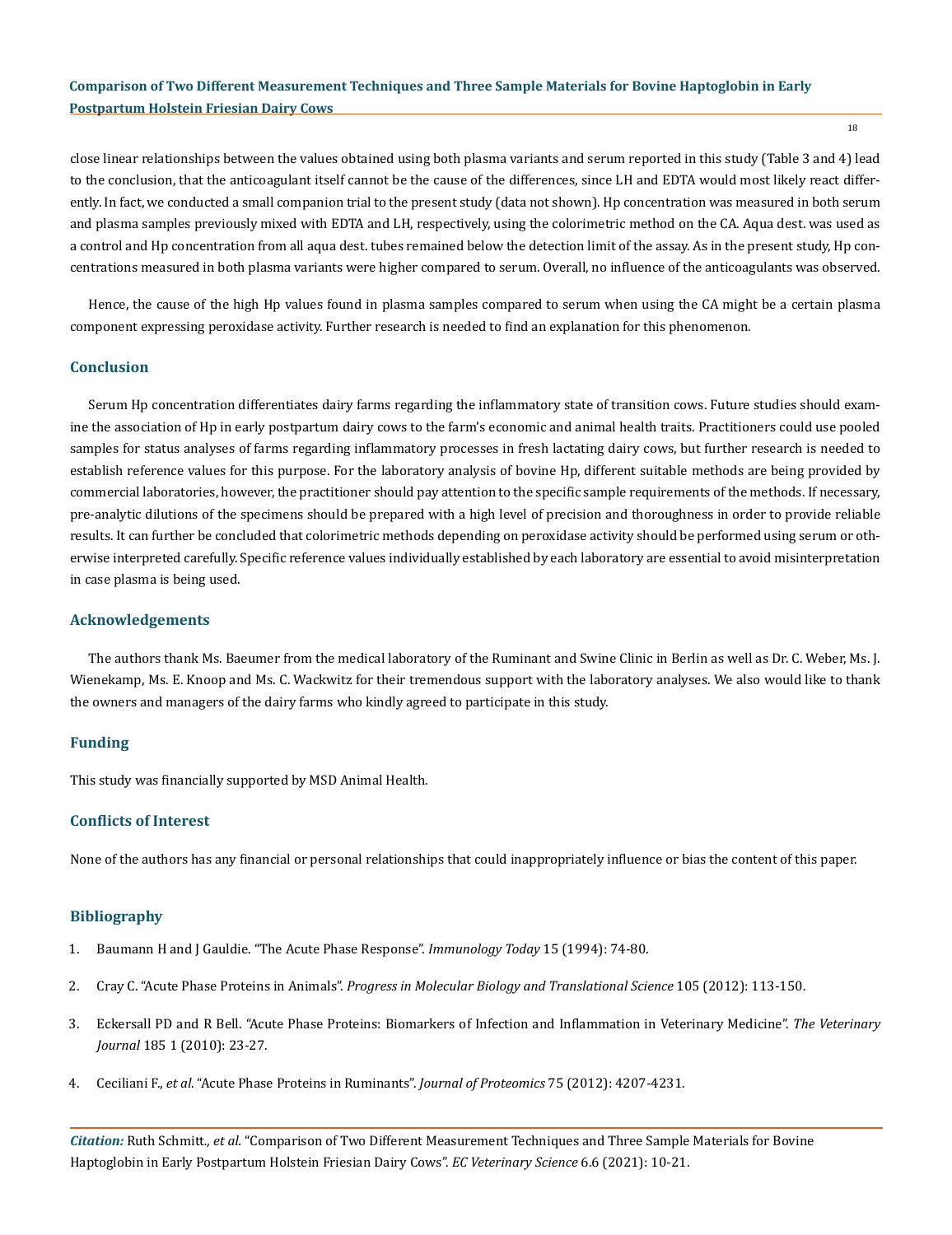- 5. Gronlund U., *et al.* ["Haptoglobin and Serum Amyloid a in Milk from Dairy Cows with Chronic Sub-Clinical Mastitis".](https://www.vetres.org/articles/vetres/pdf/2005/02/v4050.pdf) *Veterinary Research* [36 \(2005\): 191-198.](https://www.vetres.org/articles/vetres/pdf/2005/02/v4050.pdf)
- 6. Safi S., *et al*[. "Acute Phase Proteins in the Diagnosis of Bovine Subclinical Mastitis".](https://www.researchgate.net/publication/26313439_Acute_phase_proteins_in_the_diagnosis_of_bovine_subclinical_mastitis) *Veterinary Clinical Pathology* 38 (2009): 471-476.
- 7. Brodzki P., *et al*[. "Inflammatory Cytokines and Acute-Phase Proteins Concentrations in the Peripheral Blood and Uterus of Cows That](https://pubmed.ncbi.nlm.nih.gov/25765299/) [Developed Endometritis During Early Postpartum".](https://pubmed.ncbi.nlm.nih.gov/25765299/) *Theriogenology* 84 1 (2015): 11-18.
- 8. Barragan AA., *et al*[. "Assessment of Daily Activity Patterns and Biomarkers of Pain, Inflammation, and Stress in Lactating Dairy Cows](https://pubmed.ncbi.nlm.nih.gov/29937269/) [Diagnosed with Clinical Metritis".](https://pubmed.ncbi.nlm.nih.gov/29937269/) *Journal of Dairy Science* 101 (2018): 1-11.
- 9. Zhang G., *et al*[. "Alterations of Innate Immunity Reactants in Transition Dairy Cows before Clinical Signs of Lameness".](https://www.ncbi.nlm.nih.gov/pmc/articles/PMC4598703/) *Animals* 5 3 [\(2015\): 717-747.](https://www.ncbi.nlm.nih.gov/pmc/articles/PMC4598703/)
- 10. O'Driscoll K., *et al.* ["Leukocyte Profile, Gene Expression, Acute Phase Response, and Metabolite Status of Cows with Sole Hemor](https://www.sciencedirect.com/science/article/pii/S0022030217307804)rhages". *[Journal of Dairy Science](https://www.sciencedirect.com/science/article/pii/S0022030217307804)* 100 11 (2017): 9382-9391.
- 11. Idoate I., *et al*[. "Acute Phase Proteins in Naturally Occurring Respiratory Disease of Feedlot Cattle".](https://pubmed.ncbi.nlm.nih.gov/25599608/) *Veterinary Immunology and Immunopathology* [163 3-4 \(2015\): 221-226.](https://pubmed.ncbi.nlm.nih.gov/25599608/)
- 12. Orro T., *et al*[. "Acute Phase Protein Changes in Calves During an Outbreak of Respiratory Disease Caused by Bovine Respiratory Syn](https://pubmed.ncbi.nlm.nih.gov/19897247/)cytial Virus". *[Comparative Immunology, Microbiology and Infectious Diseases](https://pubmed.ncbi.nlm.nih.gov/19897247/)* 34 1 (2011): 23-29.
- 13. Araujo DB., *et al*[. "Effects of Rumen-Protected Polyunsaturated Fatty Acid Supplementation on Performance and Physiological Re](https://academic.oup.com/jas/article-abstract/88/12/4120/4745727?redirectedFrom=fulltext)[sponses of Growing Cattle after Transportation and Feedlot Entry".](https://academic.oup.com/jas/article-abstract/88/12/4120/4745727?redirectedFrom=fulltext) *Journal of Animal Science* 88 12 (2010): 4120-4132.
- 14. Giannetto C., *et al*[. "Acute Phase Protein Response During Road Transportation and Lairage at a Slaughterhouse in Feedlot Beef](https://pubmed.ncbi.nlm.nih.gov/21757859/) Cattle". *[Journal of Veterinary Medical Science](https://pubmed.ncbi.nlm.nih.gov/21757859/)* 73 (2011): 1531-1534.
- 15. Sabedra DA. "Serum Haptoglobin as an Indicator for Calving Difficulties and Postpartal Diseases in Transition Dairy Cows". *Undergraduate Thesis. Oregon State University* (2012).
- 16. Humblet Marie-France., *et al*[. "Relationship between Haptoglobin, Serum Amyloid a, and Clinical Status in a Survey of Dairy Herds](https://pubmed.ncbi.nlm.nih.gov/16783711/) During a 6-Month Period". *[Veterinary Clinical Pathology](https://pubmed.ncbi.nlm.nih.gov/16783711/)* 35 (2006): 188-193.
- 17. Pohl A., *et al*[. "The Associations between Postpartum Serum Haptoglobin Concentration and Metabolic Status, Calving Difficulties,](https://pubmed.ncbi.nlm.nih.gov/25912860/) [Retained Fetal Membranes, and Metritis".](https://pubmed.ncbi.nlm.nih.gov/25912860/) *Journal of Dairy Science* 98 7 (2015): 4544-4551.
- 18. Schneider A., *et al*[. "Short Communication: Acute Phase Proteins in Holstein Cows Diagnosed with Uterine Infection".](https://pubmed.ncbi.nlm.nih.gov/23540606/) *Research in Veterinary Science* [95 1 \(2013\): 269-271.](https://pubmed.ncbi.nlm.nih.gov/23540606/)
- 19. [Sordillo LM and W Raphael. "Significance of Metabolic Stress, Lipid Mobilization, and Inflammation on Transition Cow Disorders".](https://www.vetfood.theclinics.com/article/S0749-0720(13)00029-7/pdf) *[Veterinary Clinics of North America: Food Animal Practice](https://www.vetfood.theclinics.com/article/S0749-0720(13)00029-7/pdf)* 29 2 (2013): 267-278.
- 20. [Bachstein JK. "Investigation of Factors Influencing Initial Lactation Milk Yield of Holstein Friesian Cows and Its Relationship to Milk](https://www.cabdirect.org/cabdirect/abstract/20173115424) Yield in the Entire Lactation". *[Dissertation Free University of Berlin](https://www.cabdirect.org/cabdirect/abstract/20173115424)* (2016).

*Citation:* Ruth Schmitt*., et al.* "Comparison of Two Different Measurement Techniques and Three Sample Materials for Bovine Haptoglobin in Early Postpartum Holstein Friesian Dairy Cows". *EC Veterinary Science* 6.6 (2021): 10-21.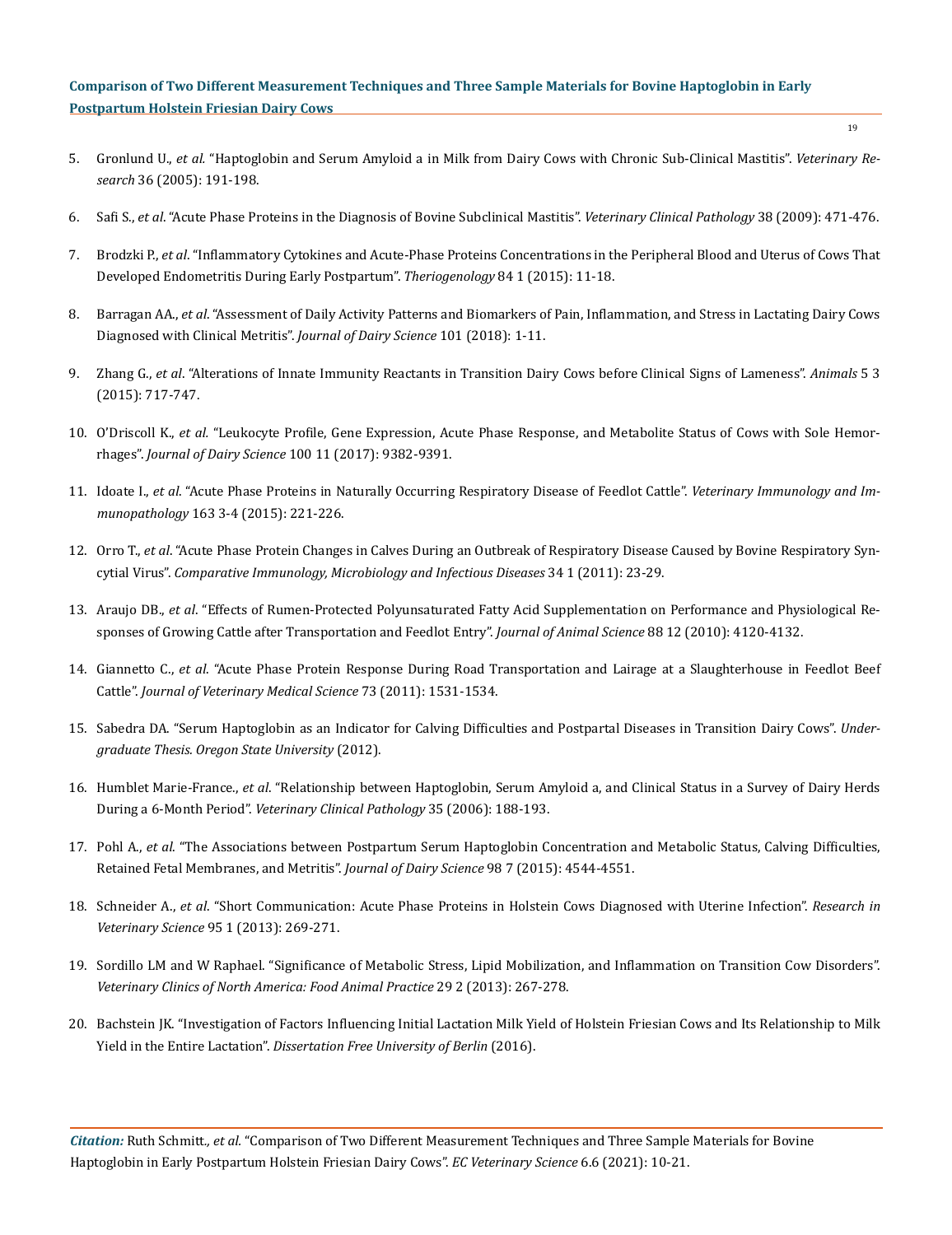- 21. Huzzey JM., *et al*[. "Associations of Peripartum Markers of Stress and Inflammation with Milk Yield and Reproductive Performance in](https://www.sciencedirect.com/science/article/abs/pii/S0167587715001427) Holstein Dairy Cows". *[Preventive Veterinary Medicine](https://www.sciencedirect.com/science/article/abs/pii/S0167587715001427)* 120.3-4 (2015): 291-297.
- 22. Owen JA., *et al*[. "A Simple Method for the Determination of Serum Haptoglobins".](https://www.ncbi.nlm.nih.gov/pmc/articles/PMC480026/) *Journal of Clinical Pathology* 13 (1960): 163-164.
- 23. [Makimura S and H Suzuki. "Quantitative Determination of Bovine Serum Haptoglobin and Its Elevation in Some Inflammatory Dis](https://pubmed.ncbi.nlm.nih.gov/7098236/)eases". *[Japanese Journal of Veterinary Science](https://pubmed.ncbi.nlm.nih.gov/7098236/)* 44 (1982): 15-21.
- 24. Eckersall PD., *et al*[. "An Automated Biochemical Assay for Haptoglobin: Prevention of Interference from Albumin".](https://link.springer.com/article/10.1007/BF02600369) *Comparative Hae[matology International](https://link.springer.com/article/10.1007/BF02600369)* 9 (1999): 117-124.
- 25. Sheffield CL., *et al*[. "Production and Characterization of a Monoclonal Antibody against Bovine Haptoglobin and Its Use in an Elisa".](https://pubmed.ncbi.nlm.nih.gov/7975189/) *[Veterinary Immunology and Immunopathology](https://pubmed.ncbi.nlm.nih.gov/7975189/)* 42 (1994): 171-183.
- 26. Godson DL., *et al*[. "Serum Haptoglobin as an Indicator of the Acute Phase Response in Bovine Respiratory Disease".](https://www.sciencedirect.com/science/article/abs/pii/0165242795055207) *Veterinary Im[munology and Immunopathology](https://www.sciencedirect.com/science/article/abs/pii/0165242795055207)* 51 (1996): 277-292.
- 27. Akerstedt M., *et al*[. "Biosensor Assay for Determination of Haptoglobin in Bovine Milk".](https://www.cambridge.org/core/journals/journal-of-dairy-research/article/abs/biosensor-assay-for-determination-of-haptoglobin-in-bovine-milk/65A8A61C3D39CFBB5C2BF1B9C55E5D32) *Journal of Dairy Research* 73 (2006): 299-305.
- 28. Tan X., *et al*[. "Development of an Immunosensor Assay for Detection of Haptoglobin in Mastitic Milk".](https://pubmed.ncbi.nlm.nih.gov/23003005/) *Veterinary Clinical Pathology* 41 [\(2012\): 575-581.](https://pubmed.ncbi.nlm.nih.gov/23003005/)
- 29. [Cooke RF and JD Arthington. "Concentrations of Haptoglobin in Bovine Plasma Determined by Elisa or a Colorimetric Method Based](https://fic.oregonstate.edu/sites/agscid7/files/eoarc/attachments/721.pdf) on Peroxidase Activity". *[Journal of Animal Physiology and Animal Nutrition](https://fic.oregonstate.edu/sites/agscid7/files/eoarc/attachments/721.pdf)* 97 3 (2013): 531-536.
- 30. Hussein Hussein Awad., *et al*[. "Ceruloplasmin Activity in Holstein Dairy Cows: Effects of Lactation Stages and Anticoagulants".](https://link.springer.com/article/10.1007/s00580-010-1161-8) *Com[parative Clinical Pathology](https://link.springer.com/article/10.1007/s00580-010-1161-8)* 21 5 (2011): 705-710.
- 31. Schmitt R., *et al*[. "Evaluation of Different Acute-Phase Proteins for Herd Health Diagnostics in Early Postpartum Holstein Friesian](https://pubmed.ncbi.nlm.nih.gov/33594968/) Dairy Cows". *[Journal of Dairy Research](https://pubmed.ncbi.nlm.nih.gov/33594968/)* 88 1 (2021): 33-37.
- 32. Kelton DF., *et al.* ["Recommendations for Recording and Calculating the Incidence of Selected Clinical Diseases of Dairy Cattle".](https://pubmed.ncbi.nlm.nih.gov/9785242/) *Journal of Dairy Science* [81 \(1998\): 2502-2509.](https://pubmed.ncbi.nlm.nih.gov/9785242/)
- 33. [Bland JM and DG Altman. "Statistical Methods for Assessing Agreement between Two Methods of Clinical Measurement".](https://pubmed.ncbi.nlm.nih.gov/2868172/) *The Lancet* [327 \(1986\): 307-310.](https://pubmed.ncbi.nlm.nih.gov/2868172/)
- 34. [Hyslop NP and WH White. "Estimating Precision Using Duplicate Measurements".](https://www.tandfonline.com/doi/pdf/10.3155/1047-3289.59.9.1032) *Journal of the Air and Waste Management Association* [59.9 \(2009\): 1032-1039.](https://www.tandfonline.com/doi/pdf/10.3155/1047-3289.59.9.1032)
- 35. [Borchardt S and R Staufenbiel. "Evaluation of the Use of Nonesterified Fatty Acids and Β-Hydroxybutyrate Concentrations in Pooled](https://pubmed.ncbi.nlm.nih.gov/22471831/) [Serum Samples for Herd-Based Detection of Subclinical Ketosis in Dairy Cows During the First Week after Parturition".](https://pubmed.ncbi.nlm.nih.gov/22471831/) *Journal of the [American Veterinary Medical Association](https://pubmed.ncbi.nlm.nih.gov/22471831/)* 240 (2012): 1003-1011.
- 36. Mohri M., *et al*[. "Effects of Common Anticoagulants \(Heparin, Citrate and Edta\) on Routine Plasma Biochemistry of Cattle".](https://link.springer.com/article/10.1007/s00580-006-0664-9) *Compara[tive Clinical Pathology](https://link.springer.com/article/10.1007/s00580-006-0664-9)* 16.3 (2007): 207-209.

*Citation:* Ruth Schmitt*., et al.* "Comparison of Two Different Measurement Techniques and Three Sample Materials for Bovine Haptoglobin in Early Postpartum Holstein Friesian Dairy Cows". *EC Veterinary Science* 6.6 (2021): 10-21.